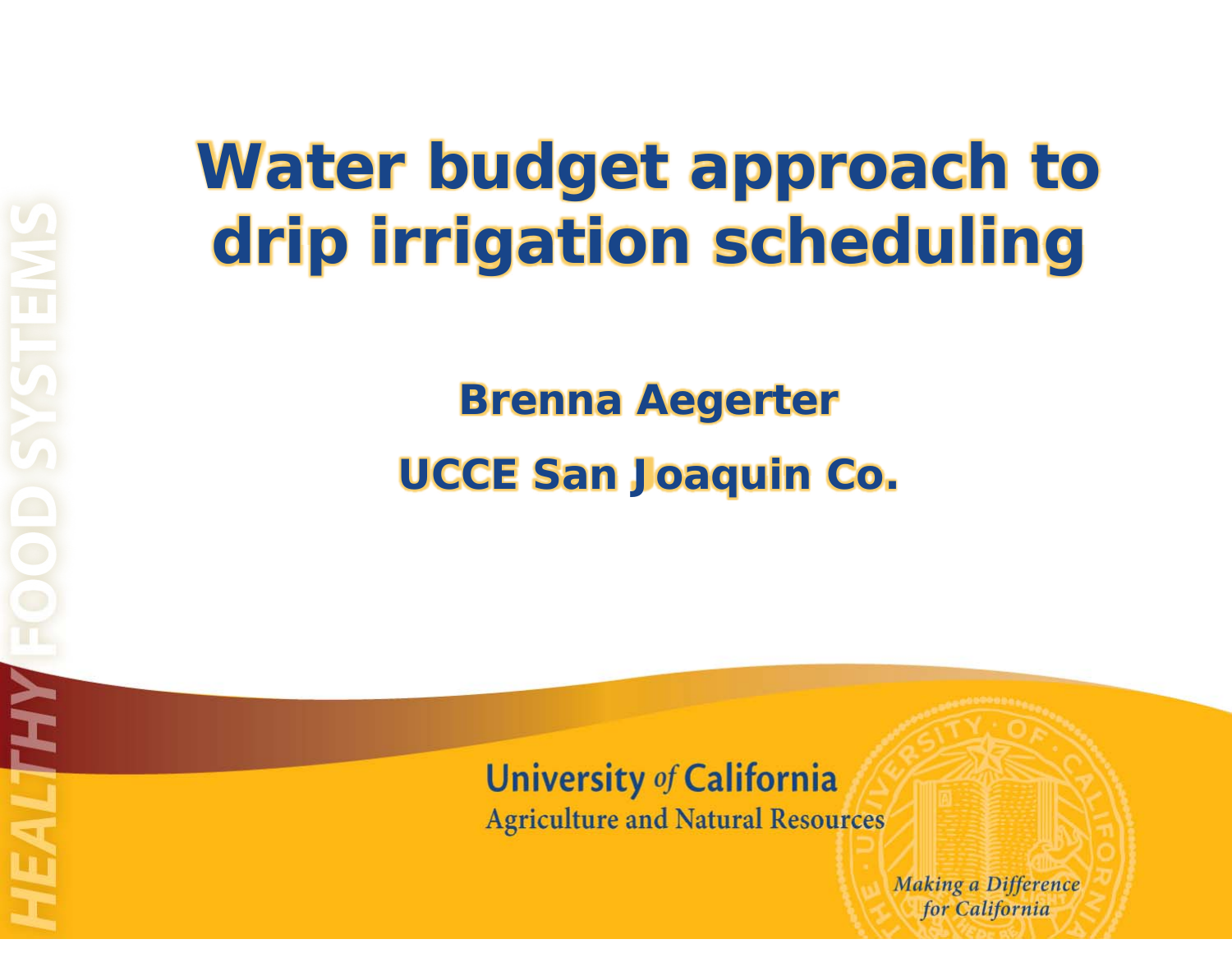# **Water budget approach to drip irrigation scheduling**

**Irrigate to replace water ESTIMATED to have been lost through crop use and evaporation**

**Back up this estimate wi ht soil moisture measurements**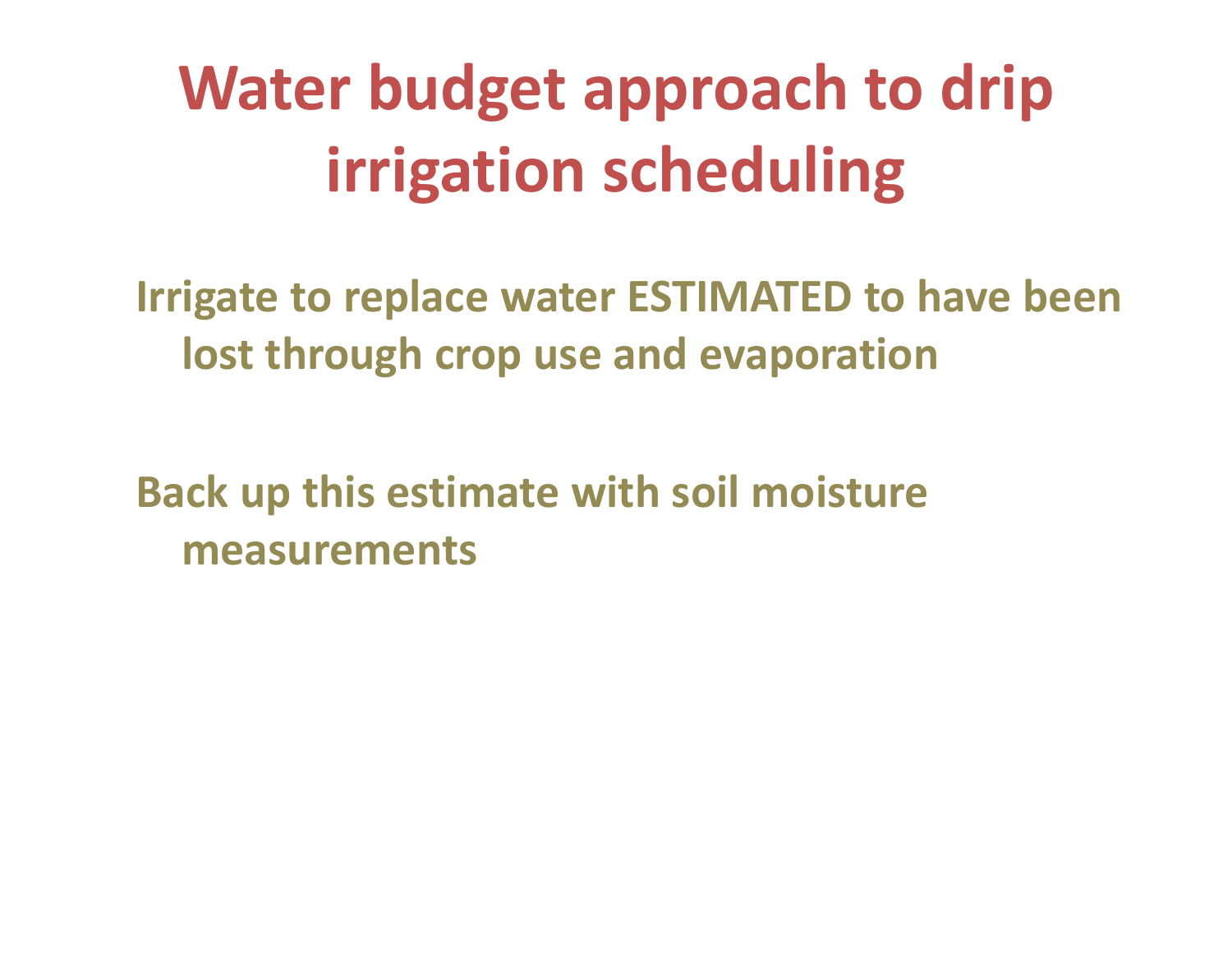#### Reference evapotranspiration (ET<sub>o</sub>)

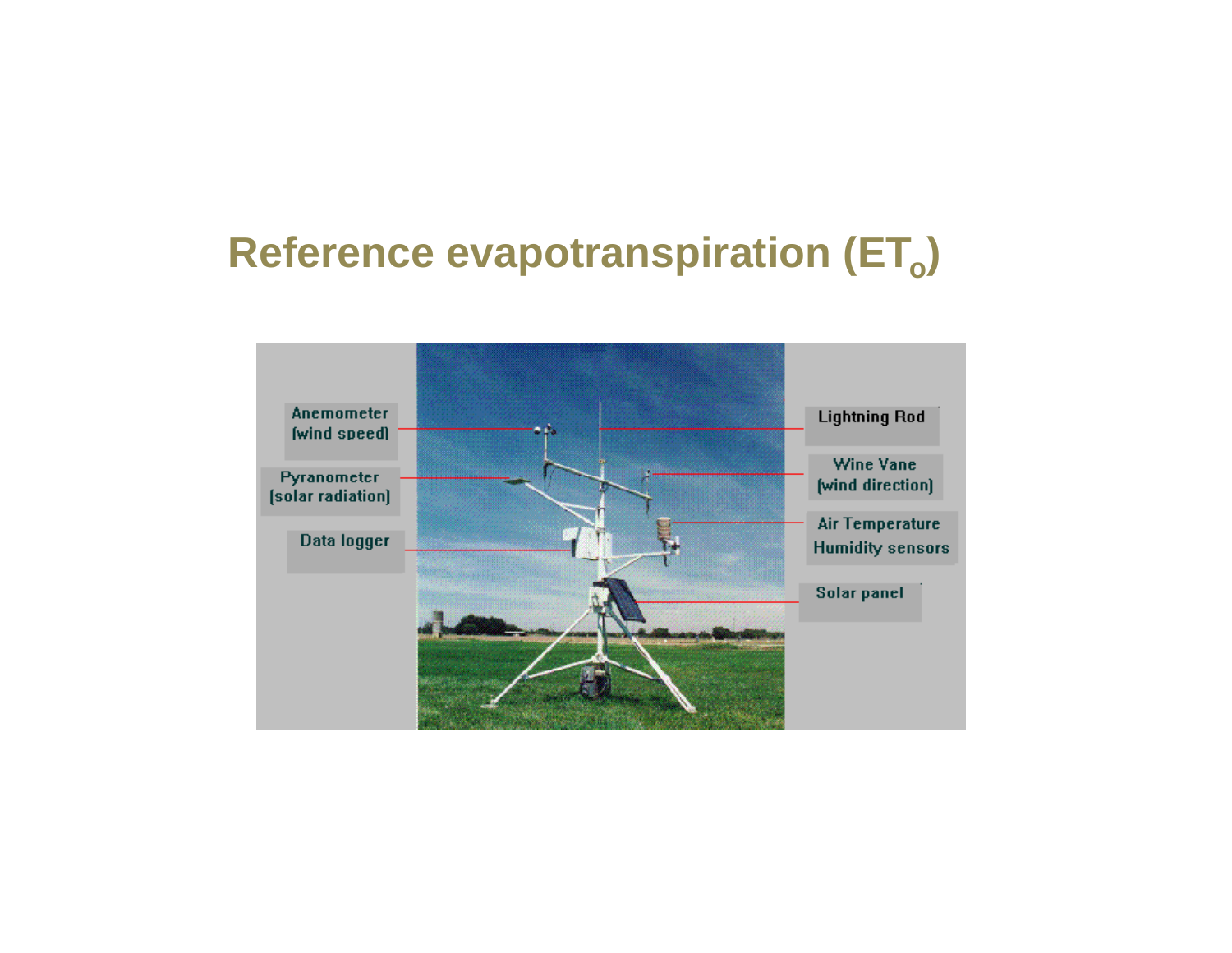# Historical  $ET_{\Omega}$

Available from CIMIS or UC IPM, or built-in to Terry Prichard's excel spreadsheet (we can give you the excel file)

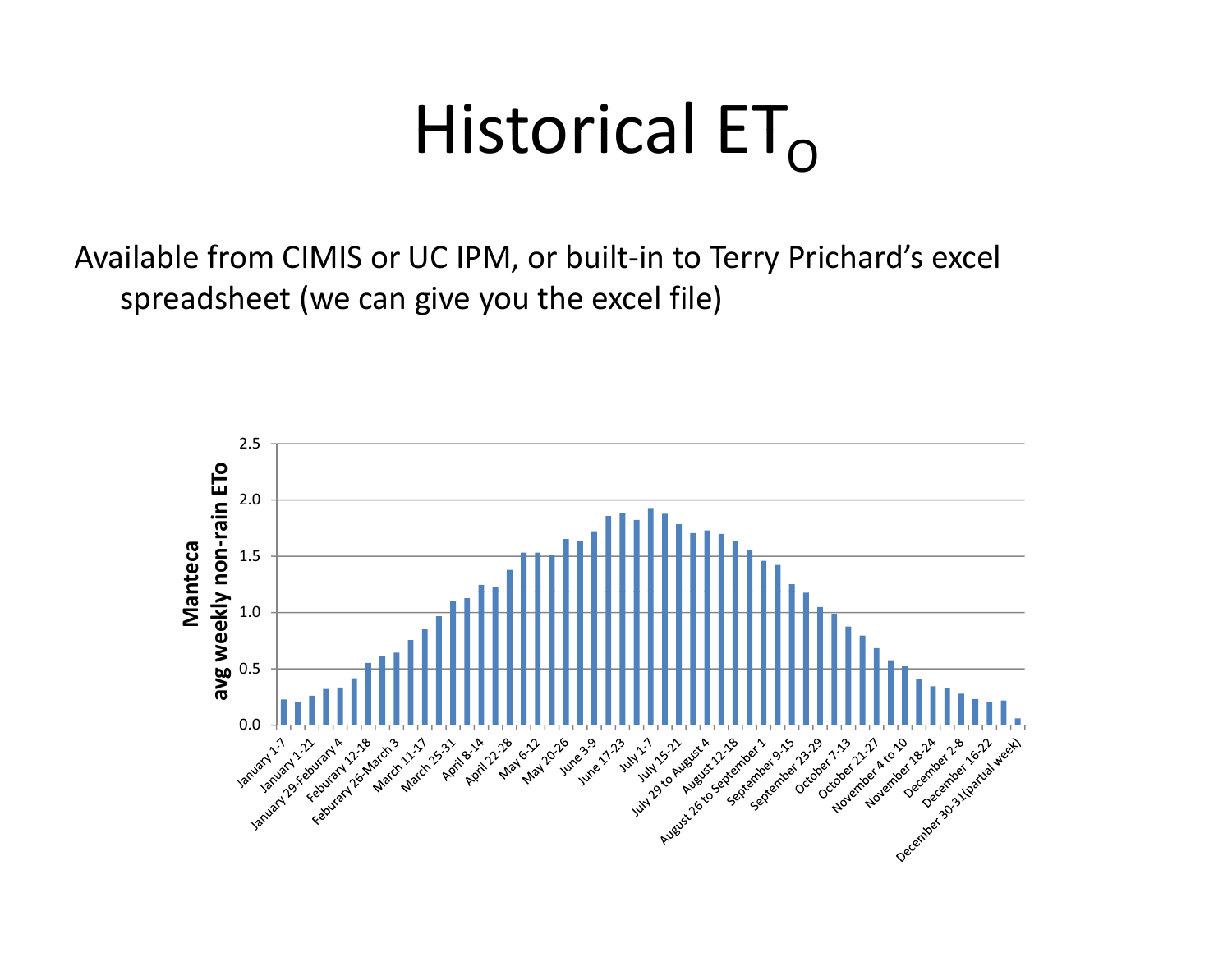# Current Year  $ET_{\Omega}$

California Irrigation Management information System website

http://wwwcimis.water.ca.gov

Use historical ET $_{\rm O}$  to plan irrigations, then use actual  $\mathsf{ET}_\mathsf{O}$  of previous week to adjust as needed Or

Use daily ET $_{\rm O}$  and irrigate to replace what was lost in previous days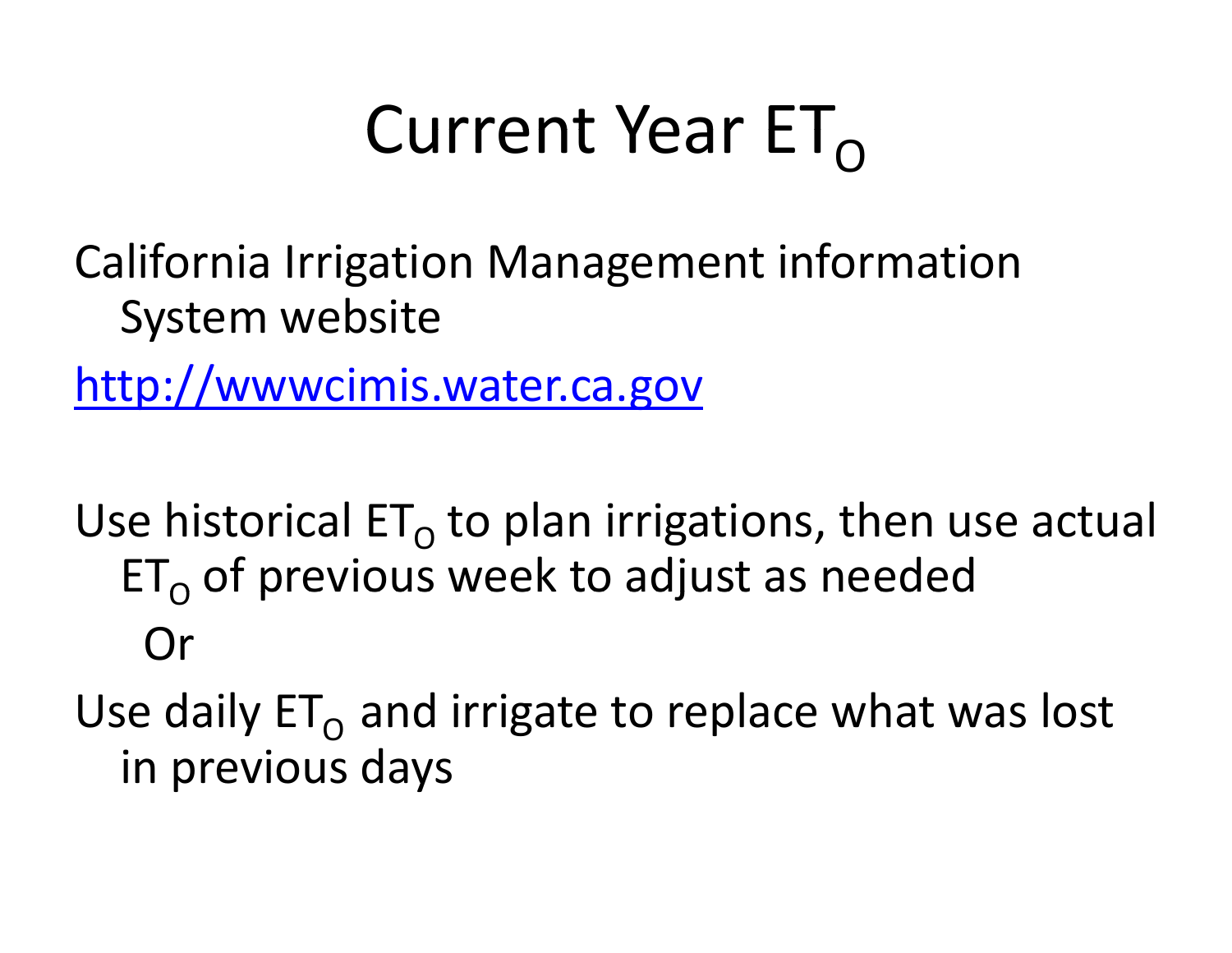# Forecasts

Evapotranspiration forecasts available fromNational Weather**Service** 

Tabular form or map

**Interior Northern California WFO Sacramento** Evapotranspiration grids are Local Time and days are Midnight to Midnight. Data from the evapotranspiration grids are displayed in Inches.  $0|6$  $|0|1$  $0<sup>13</sup>$  $0|4$  $0|5$  $0<sub>17</sub>$  $0.13$  $0.1$ 0.  $\mathfrak{v}_{.15}$   $\frac{1}{9.137}$  $0.13$  $0713$  $0.13$  $0.13$  $0.12 - 16$  $0.13$  $0.111$  $0.140.16$  $0.14$  $0.013$  $0.1<sup>2</sup>$  $0.13$  $0.12 - 18$ EvapoTranspîration Mar O8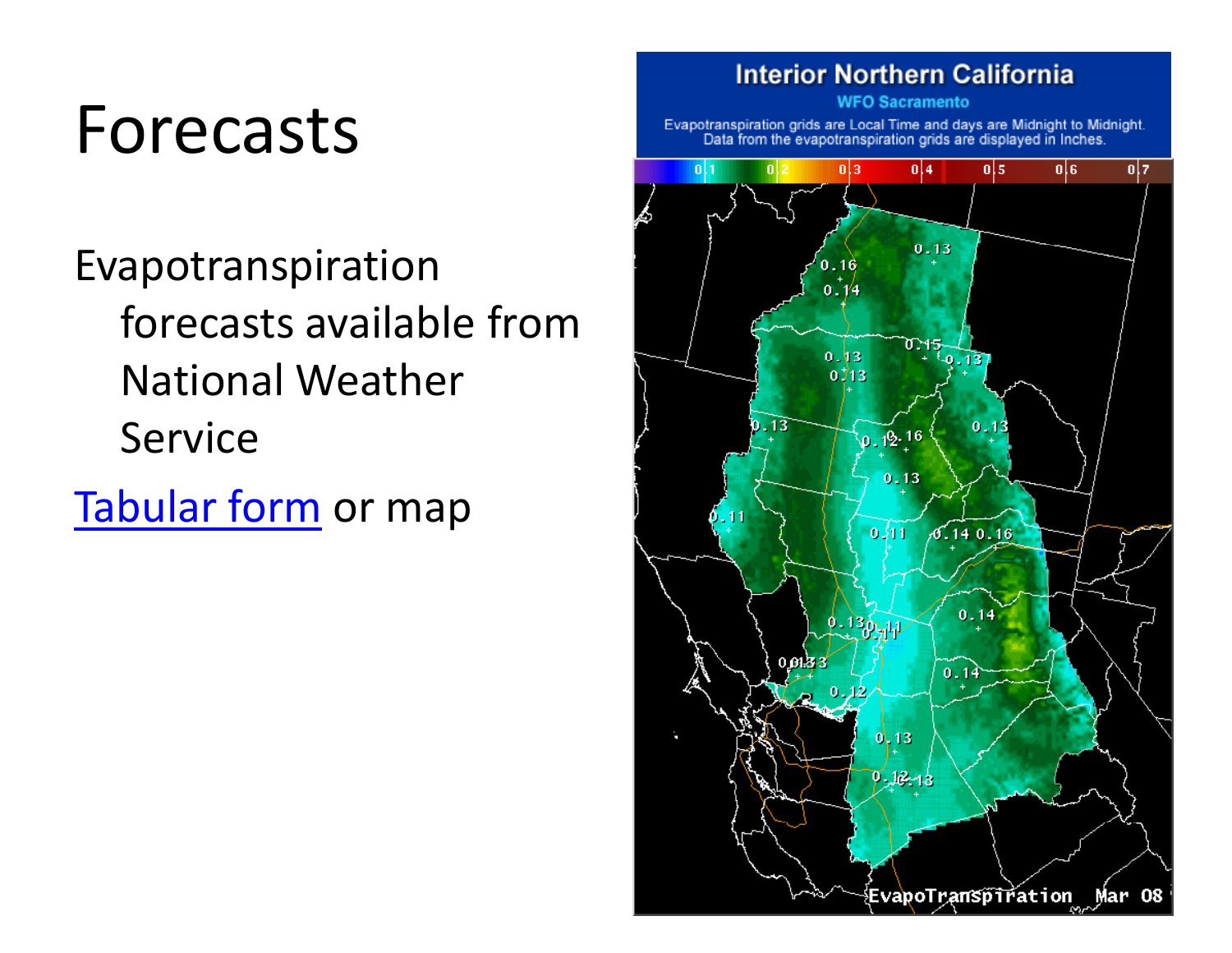### **ETo = reference evapotranspiration ETc = crop evapotranspiration**

### **ETc = ETo x fraction of ground surface covered x 1.1**

#### **Add 10 to 15% to account for non-uniformity of the drip system**

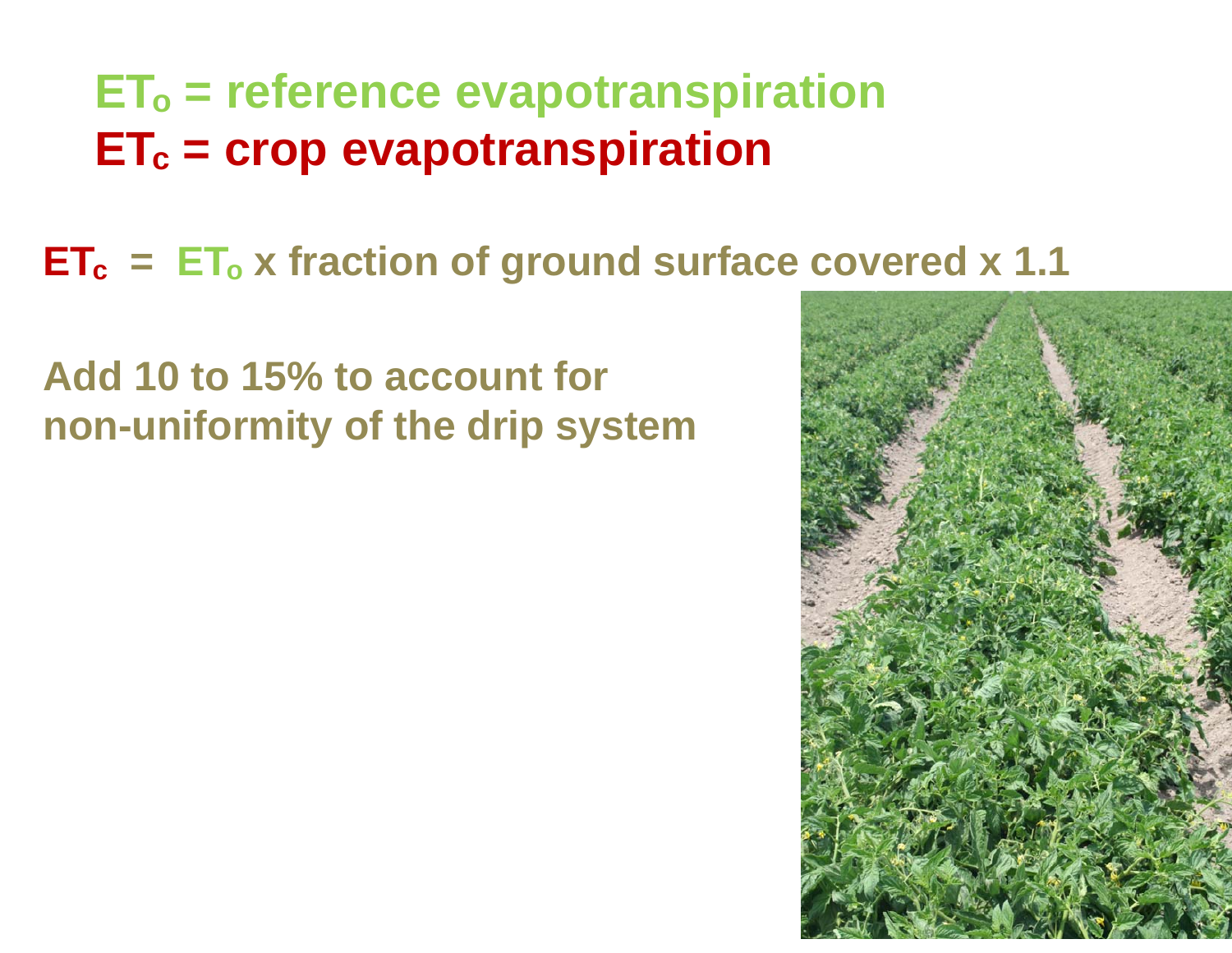

### **Sample calculation**

**canopy width = 30" on a 60" bed (50% or 0.5) daily ETo is 0.25" (from CIMIS) 0.25"** x **0.5** x 1.1 = 0.14" daily ET<sub>c</sub> **0.14" + 15% = 0.16" daily irrigation requirement**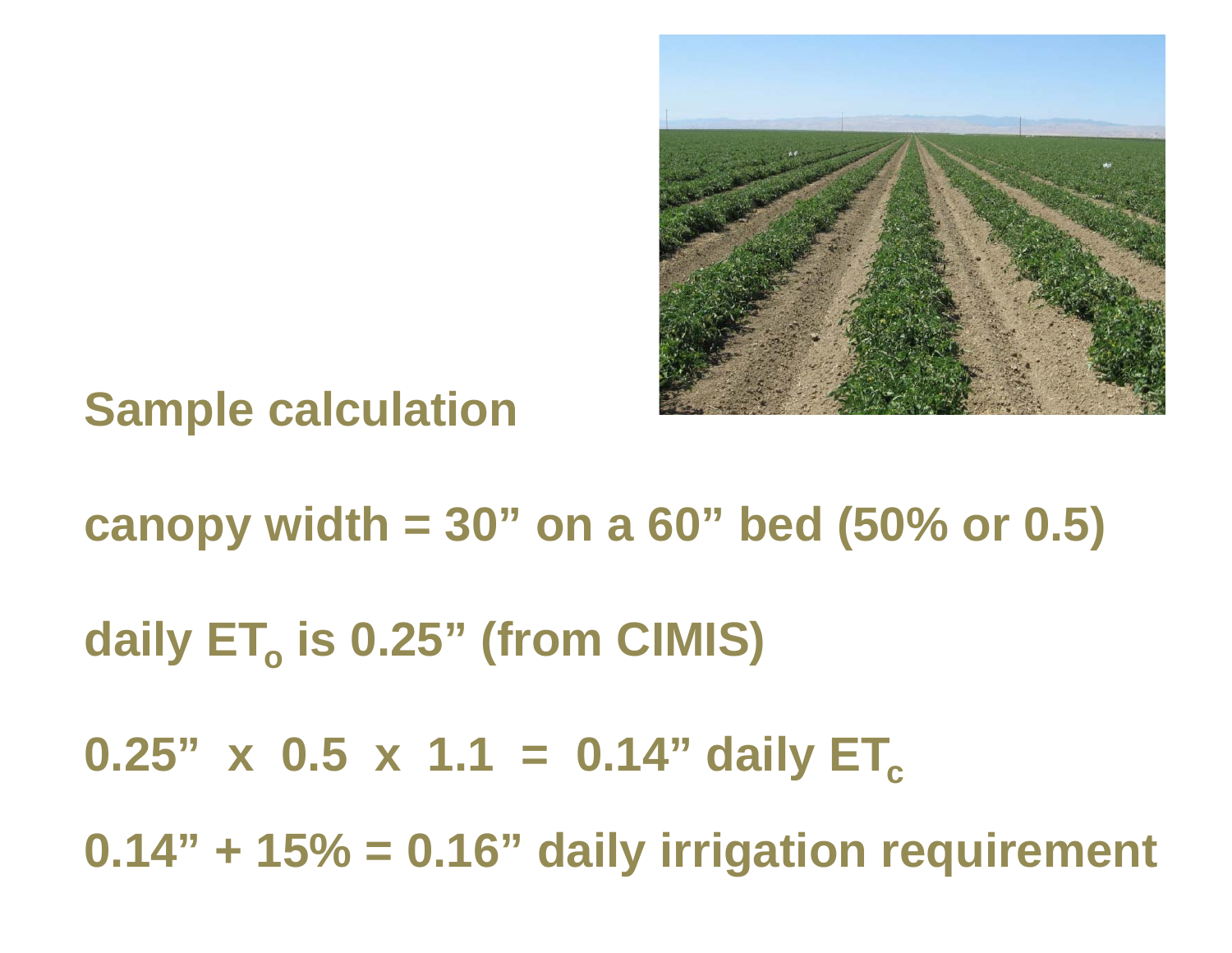

#### **Converting 'inches' to hours of irrigation**

- **Drip system output varies due to system design and operating** pressure; typical systems deliver 1 inch in 20-24 hours
- **Actual flow can vary significantly from the design specification, so a flow meter is a valuable tool**
- **1 acre inch = 27,150 gallons 1 acre foot = 325,900 gallons**